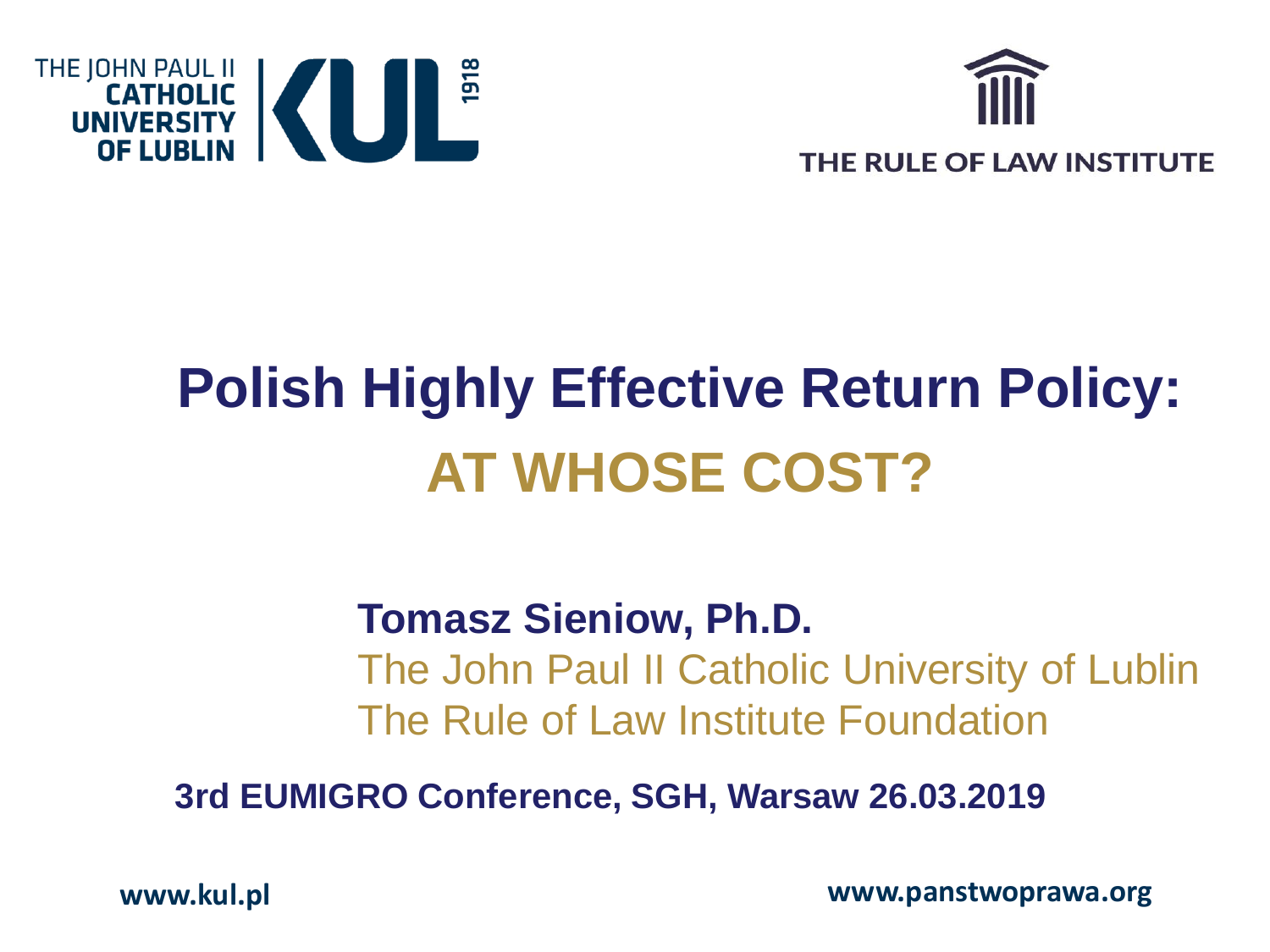



## **Return Directive**

**Directive 2008/115/EC of the European Parliament and of the Council of 16 December 2008 on common standards and procedures in Member States for returning illegally staying third-country nationals**

**Implementation date: 24 December 2010 (2011)**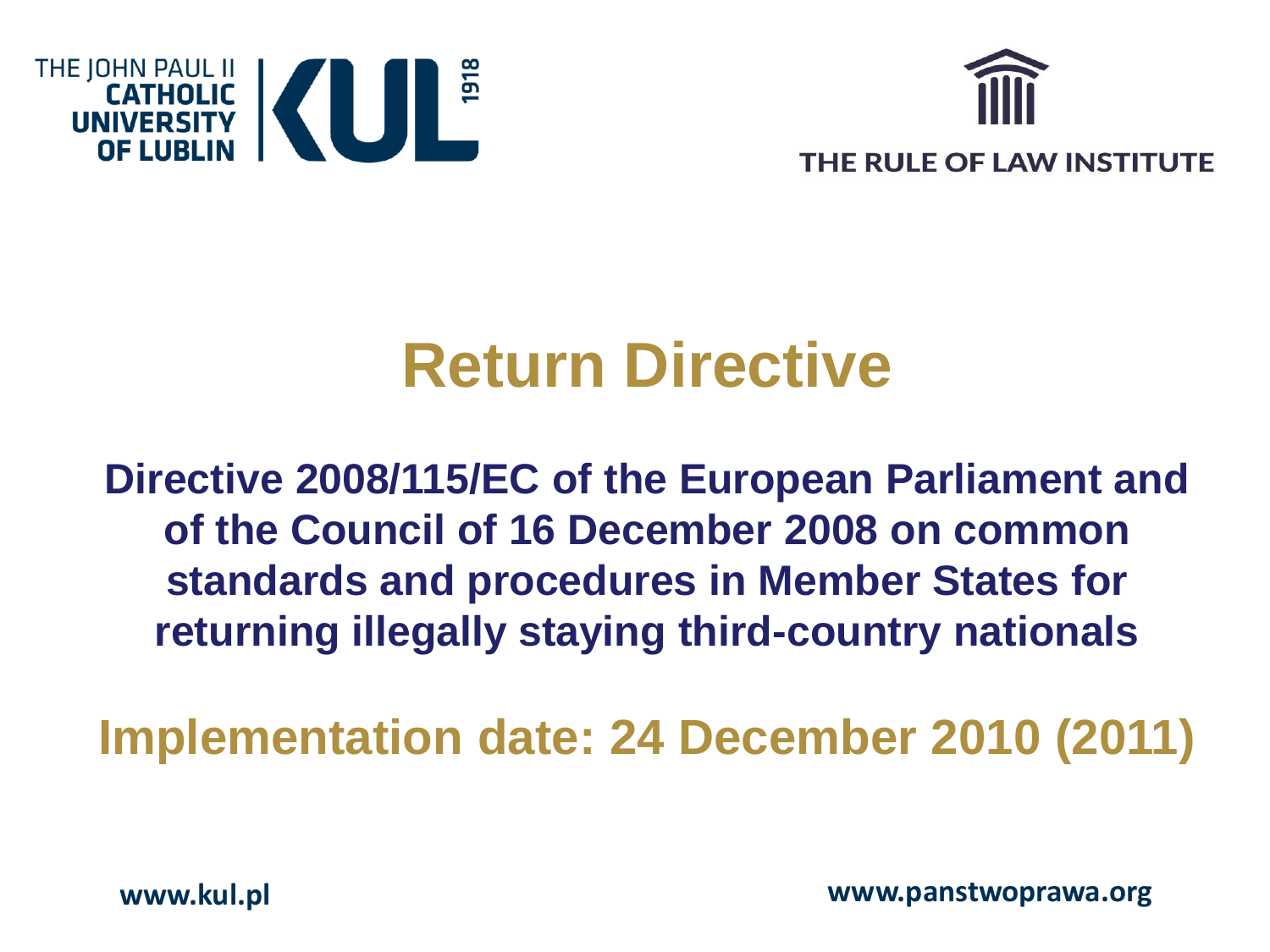



## **Return Directive Goals**

**The establishment of an effective removal and repatriation policy, based on common standards, for persons to be returned in a humane manner and with full respect for their fundamental rights and dignity.**

**www.panstwoprawa.org**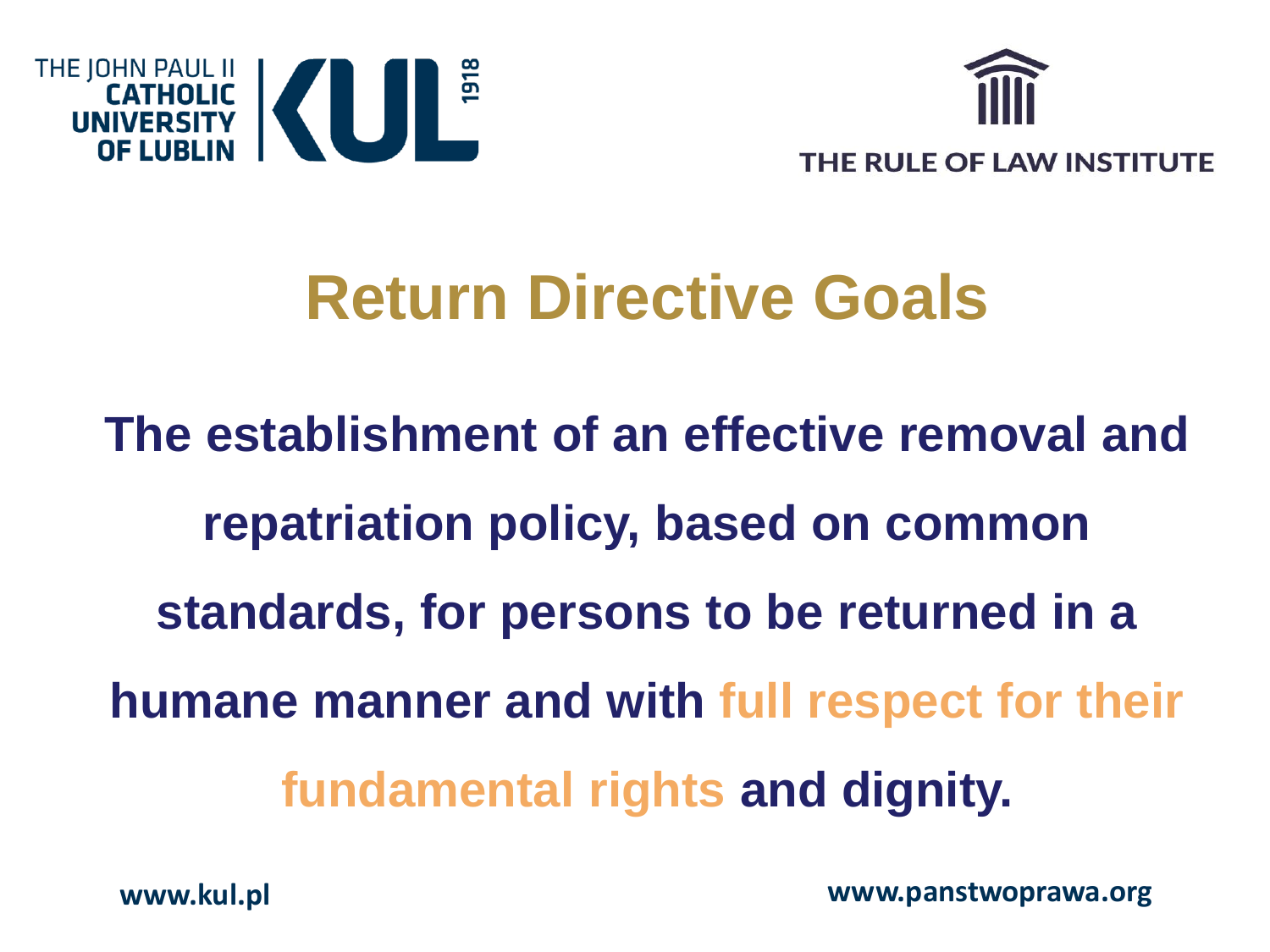



## **Return Directive Procedural Safeguards**

#### *Article 12*

- Return decisions shall be issued in writing and give reasons in fact and in law as well as information about available legal remedies.
- Member States shall provide, upon request, a written or oral translation of the main elements of decisions related to return, including information on the available legal remedies.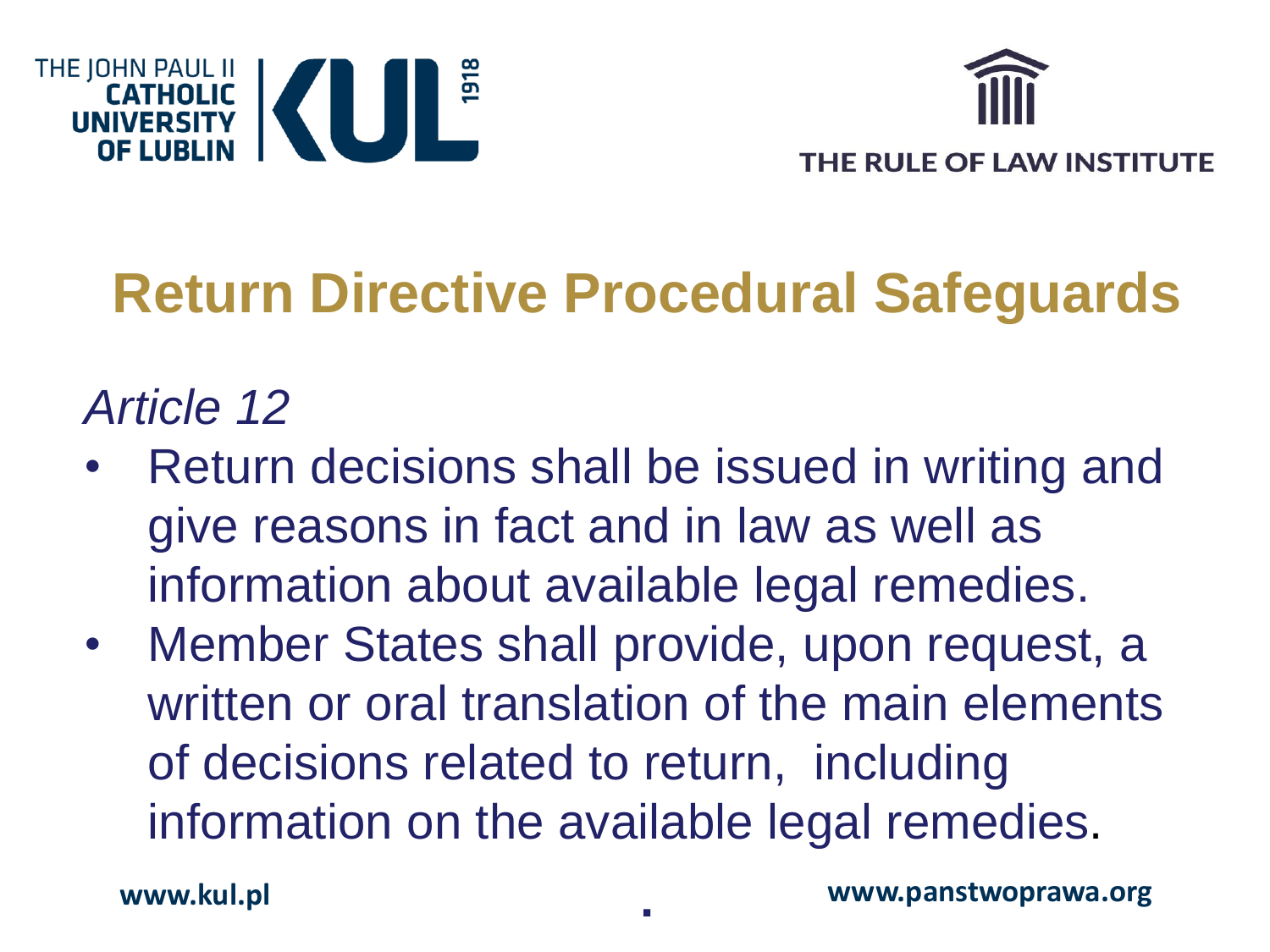



## **Return Directive Procedural Safeguards**

### *Article 13 -* **Legal Remedies**

- an effective remedy to appeal against decisions related to return, before a competent judicial or administrative authority or a competent body composed of members who are impartial and who enjoy safeguards of independence.
- temporarily suspending the enforcement of returns decisions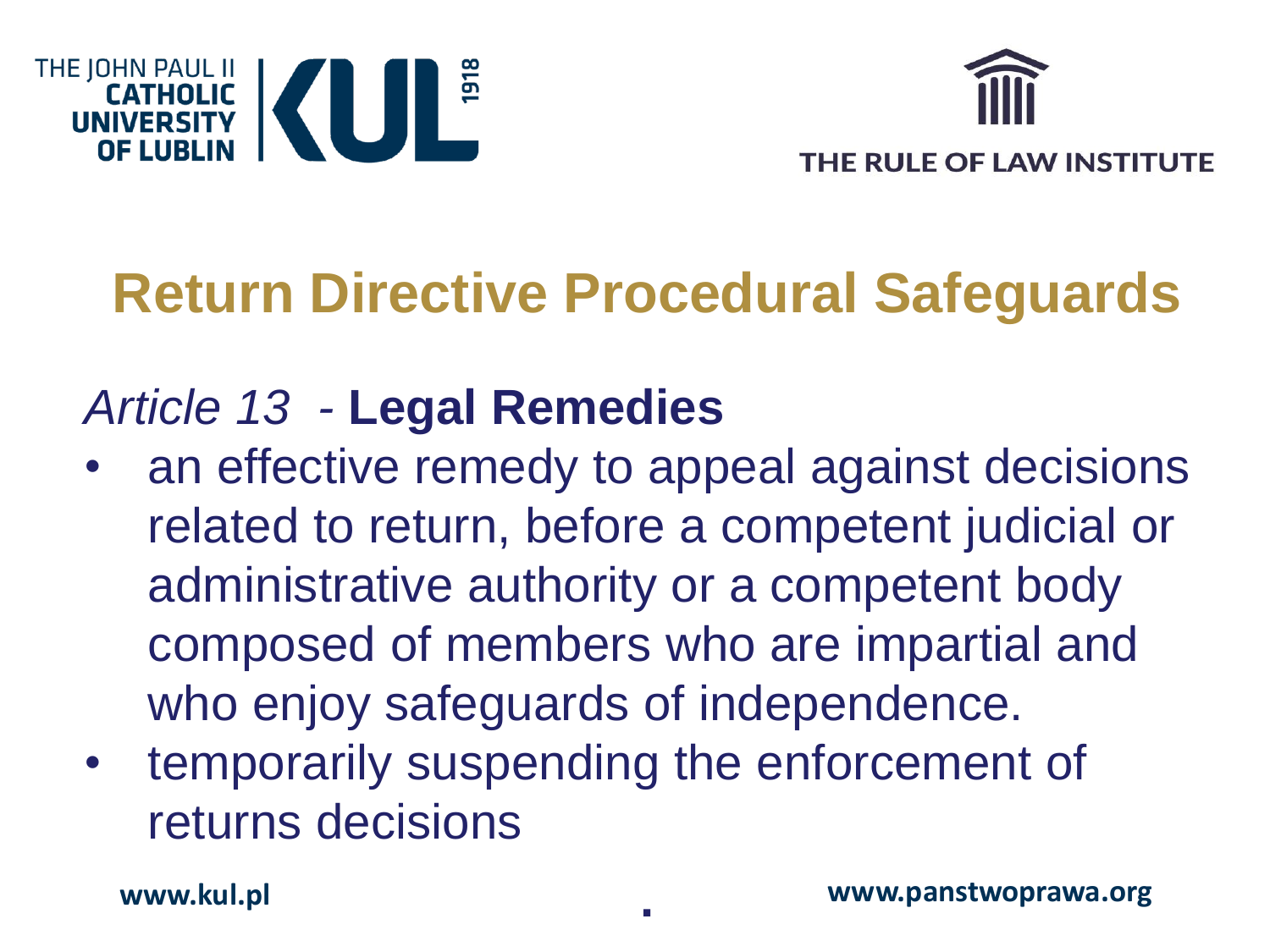



## **Return Directive Procedural Safeguards**

*Article 15 -* **Detention as a measure of last resort**

- Unless other sufficient but less coercive measures can be applied effectively.
- Any detention shall be for as short a period as possible and only maintained as long as removal arrangements are in progress and executed with due diligence**.**
- **www.kul.pl** speedy judicial review of the lawfulness of detention **www.panstwoprawa.org**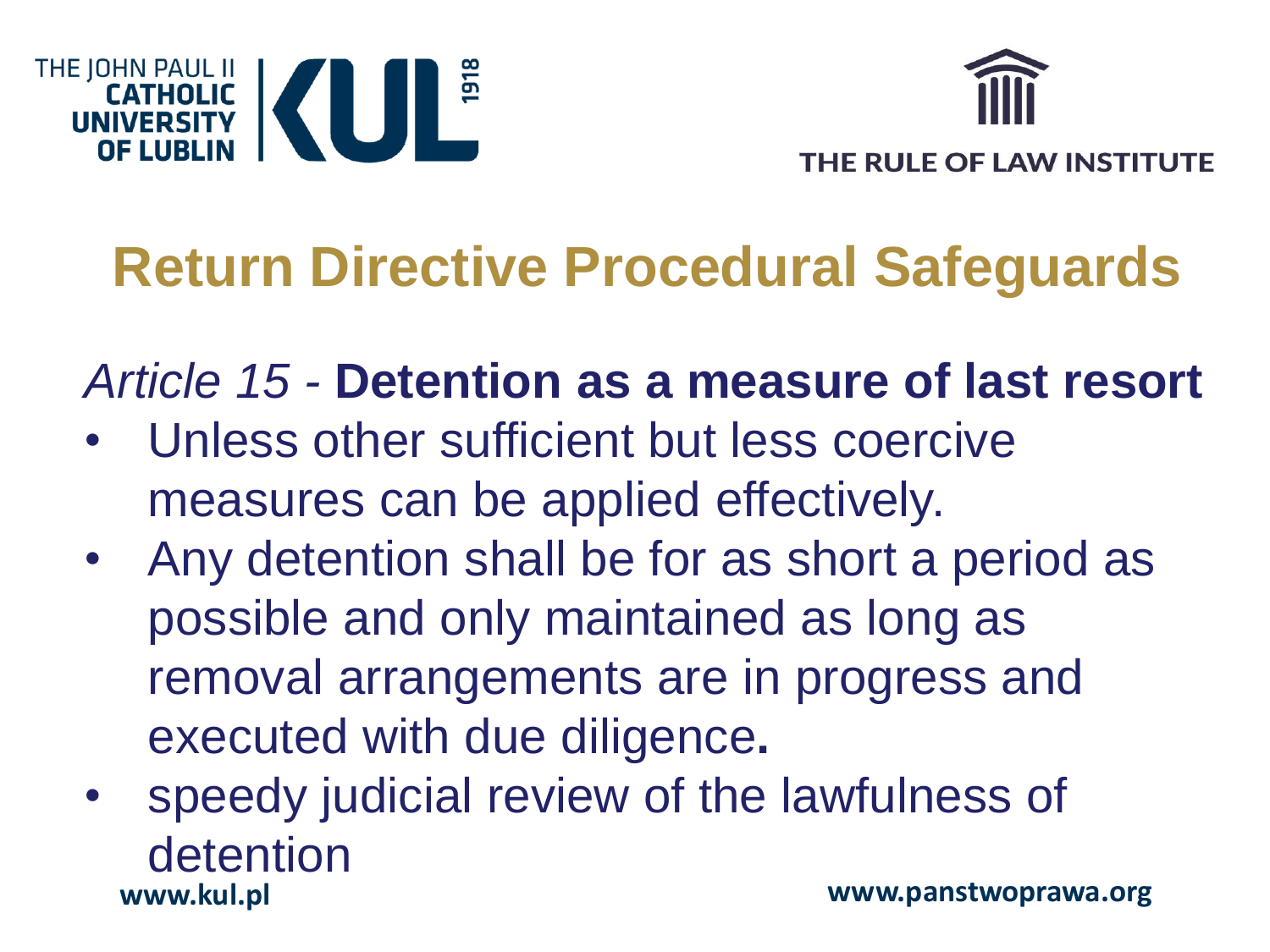



## **Return Directive Procedural Safeguards**

#### *Article 13 -* **Legal Remedies**

- the possibility to obtain legal advice / represent. and, where necessary, linguistic assistance.
- MS shall ensure that the necessary legal assistance / representation is granted on request free of charge in accordance with relevant national legislation or rules regarding legal aid**.**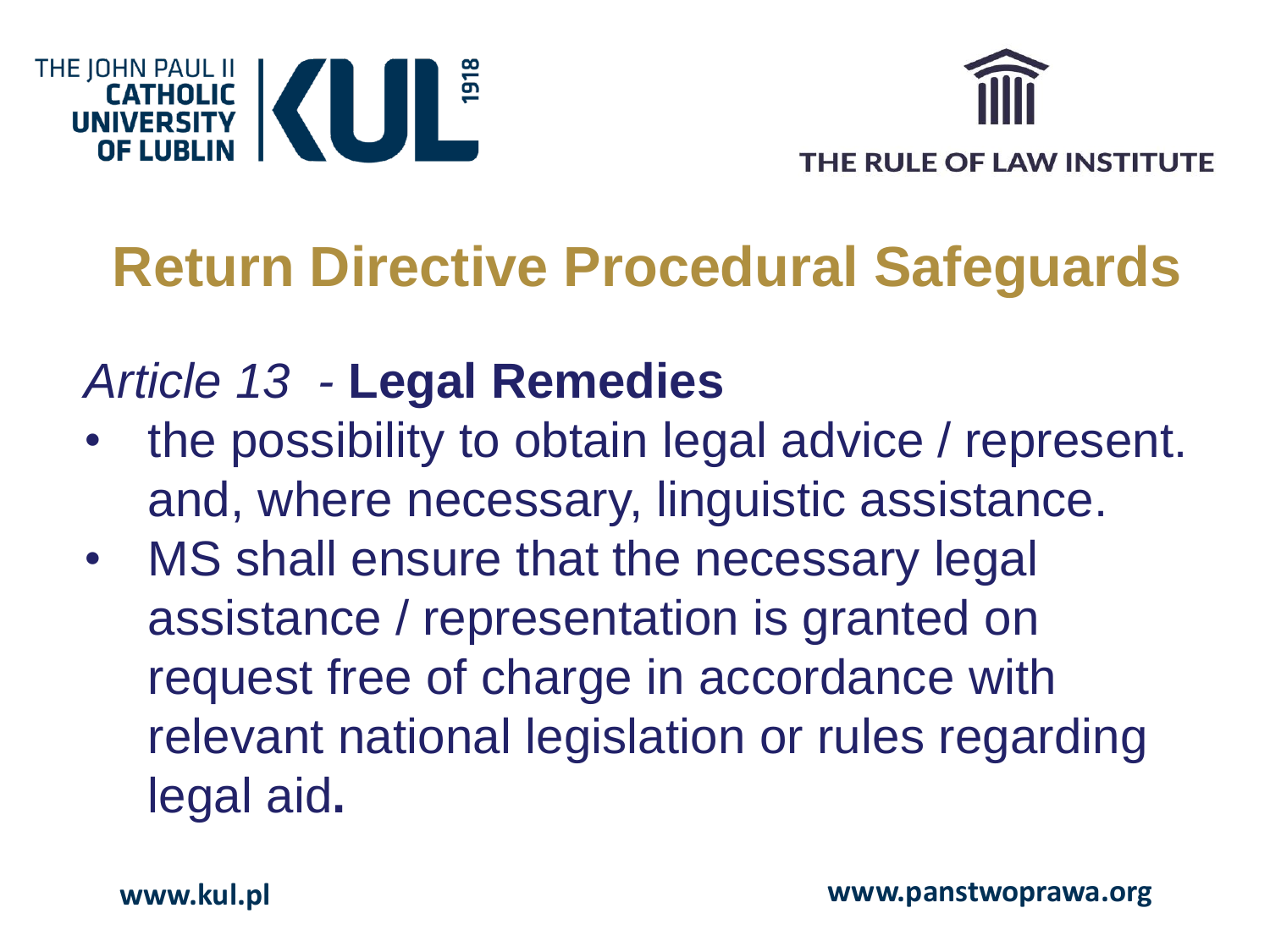



## **Return Effectiveness in 2017 - EU**

### **516,115 non-EU citizens were ordered to leave the EU MS**

**188,905 non-EU citizens were effectively returned** 

**The EU average - 36.6% effective returns**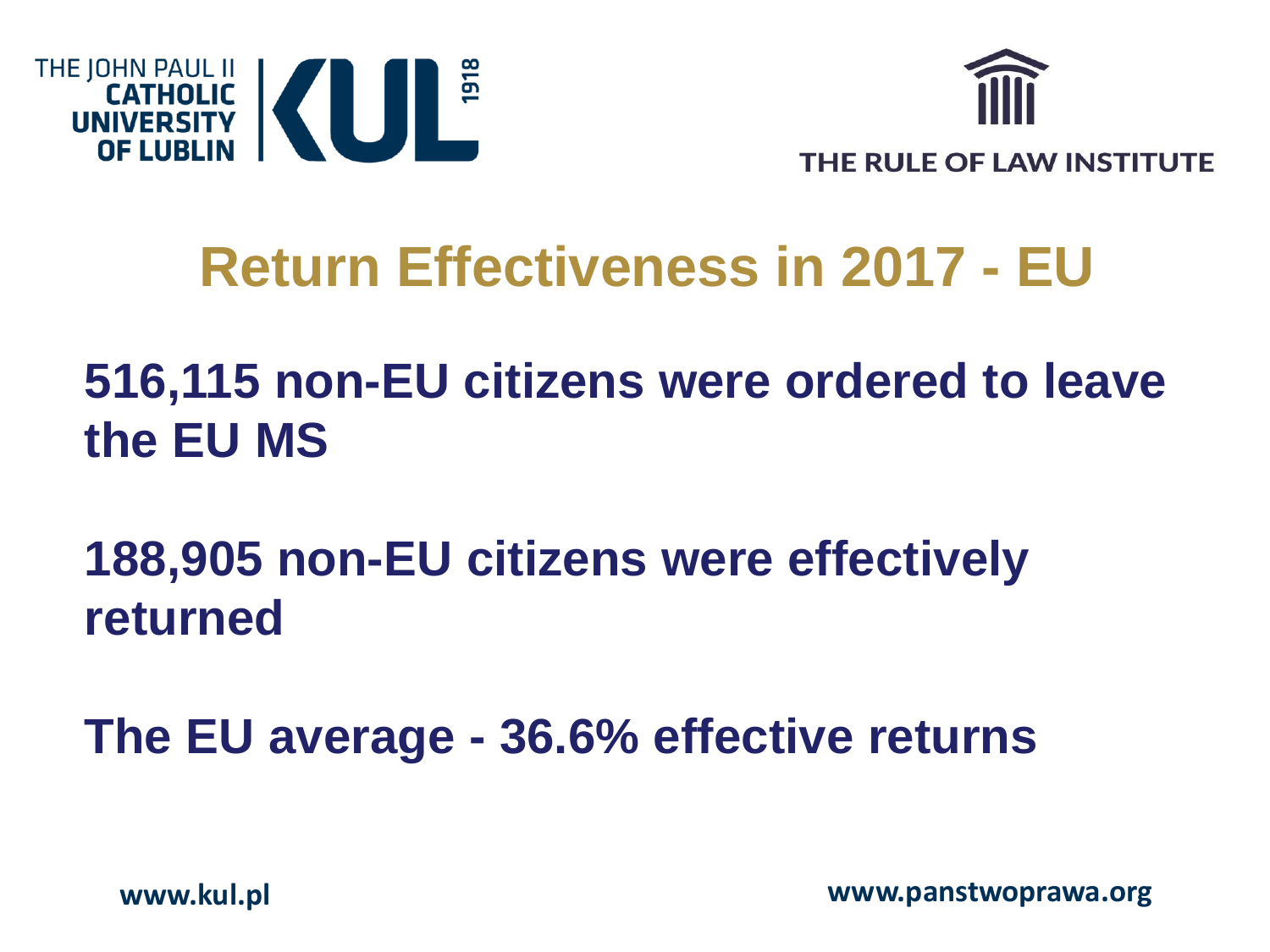



## **Return Effectiveness in 2017 - Poland**

**24 882 non-EU citizens were ordered to leave Poland (Ukraine – 75 %, Russia – 9%, Bielarus 5%, Moldova 5%)**

#### **23 364** (**94 %) TCN's were effectively returned 22085 – returned through land border crossings** 16 550 – TCN's illegal stay was discovered at the border

#### **1279 – returned by air**

**Source: Polish Office for Foreigners, Polish Border Guard Statistics**

**www.kul.pl**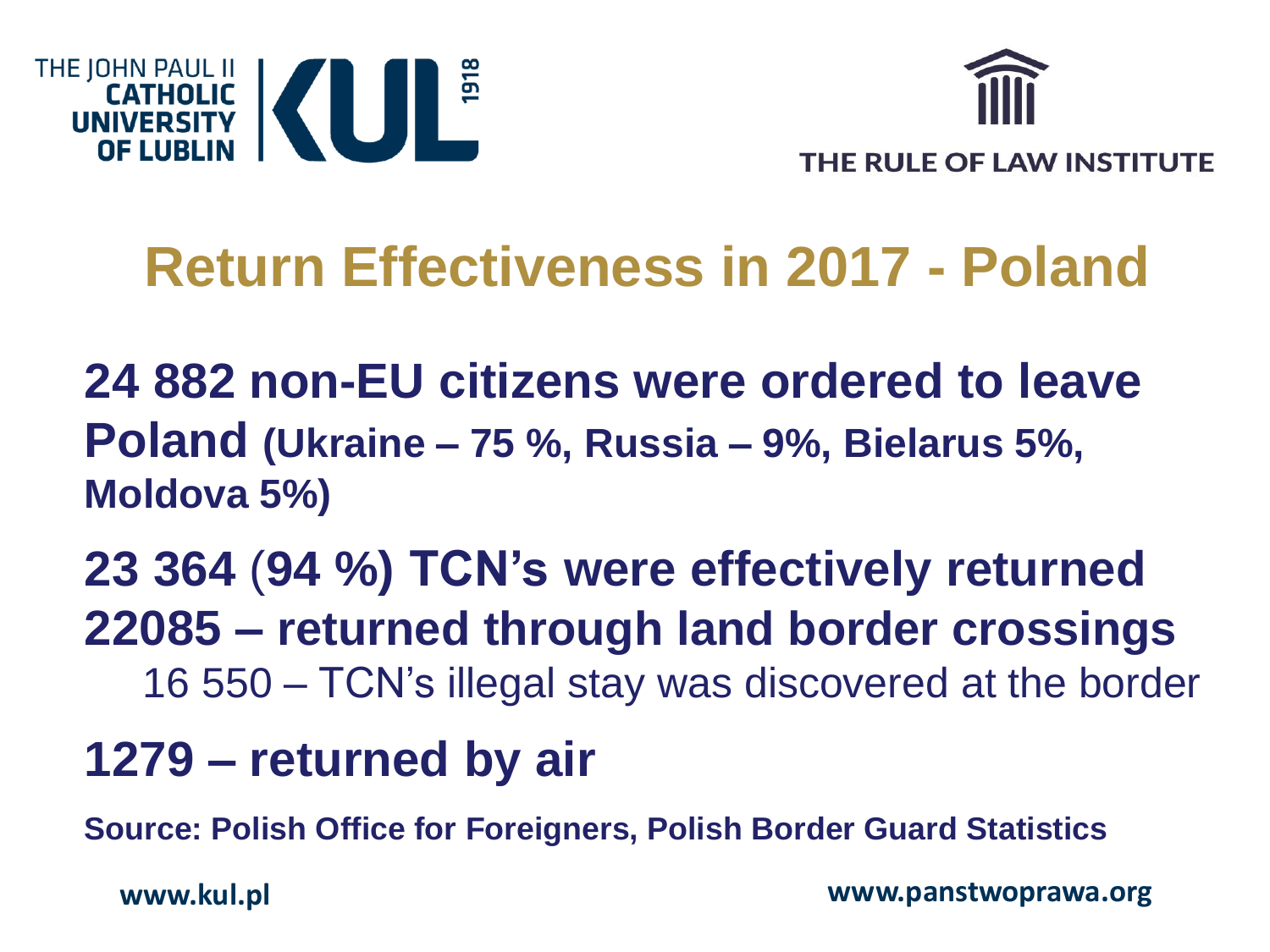



### **Eurostat Data on returns 2017 - Poland**

#### **Total returns: 22 210**

#### **Voluntary returns: 21 305**

#### **Enforced returns: 905**

**Source: EuroStat, Third-country nationals who have left the territory by type of return and citizenship[migr\_eirt\_vol]**

**www.kul.pl**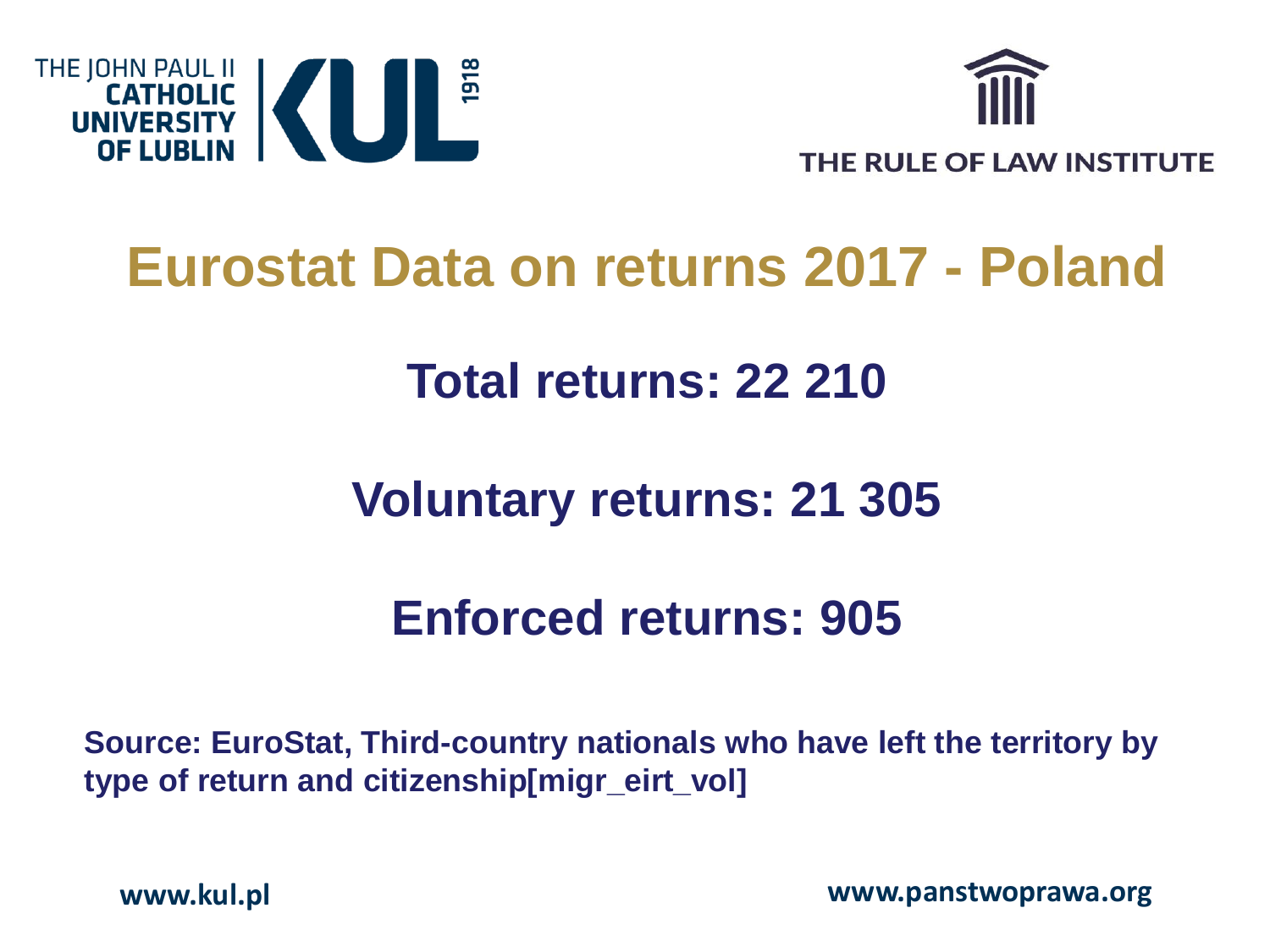



# **Some reasons for the effectiveness of Polish return policy**

- **Return decisions enforced against TCN's returning to the neighboring countries**
- **Readmission**
- **Many illegal stays are being detected at the moment of the attempt to leave Polish territory (overstayers)**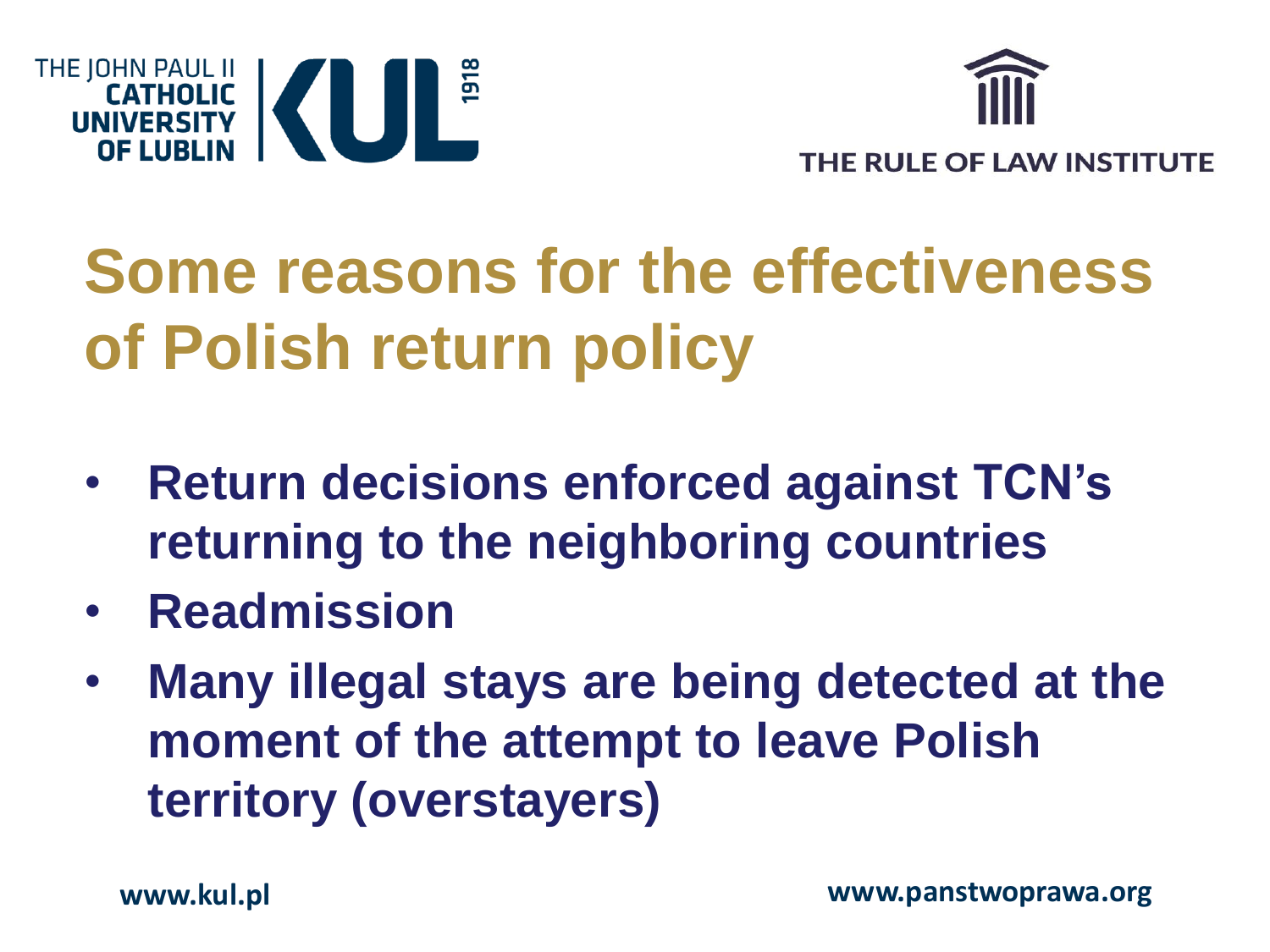



## **CONCERNS**

- **1. Since 2008 no system of state-funded legal aid /representation in place (2017 draft)**
- **2. Enforcing decisions during the time-frame when the TCN can still ask for judicial review of the administrative decision**
- **3. Lack of translation suport (the evidence in national language of the TCN's not accepted)**
- **4. Detention is not a measure of last resort**
- **5. No legal representation in detention cases**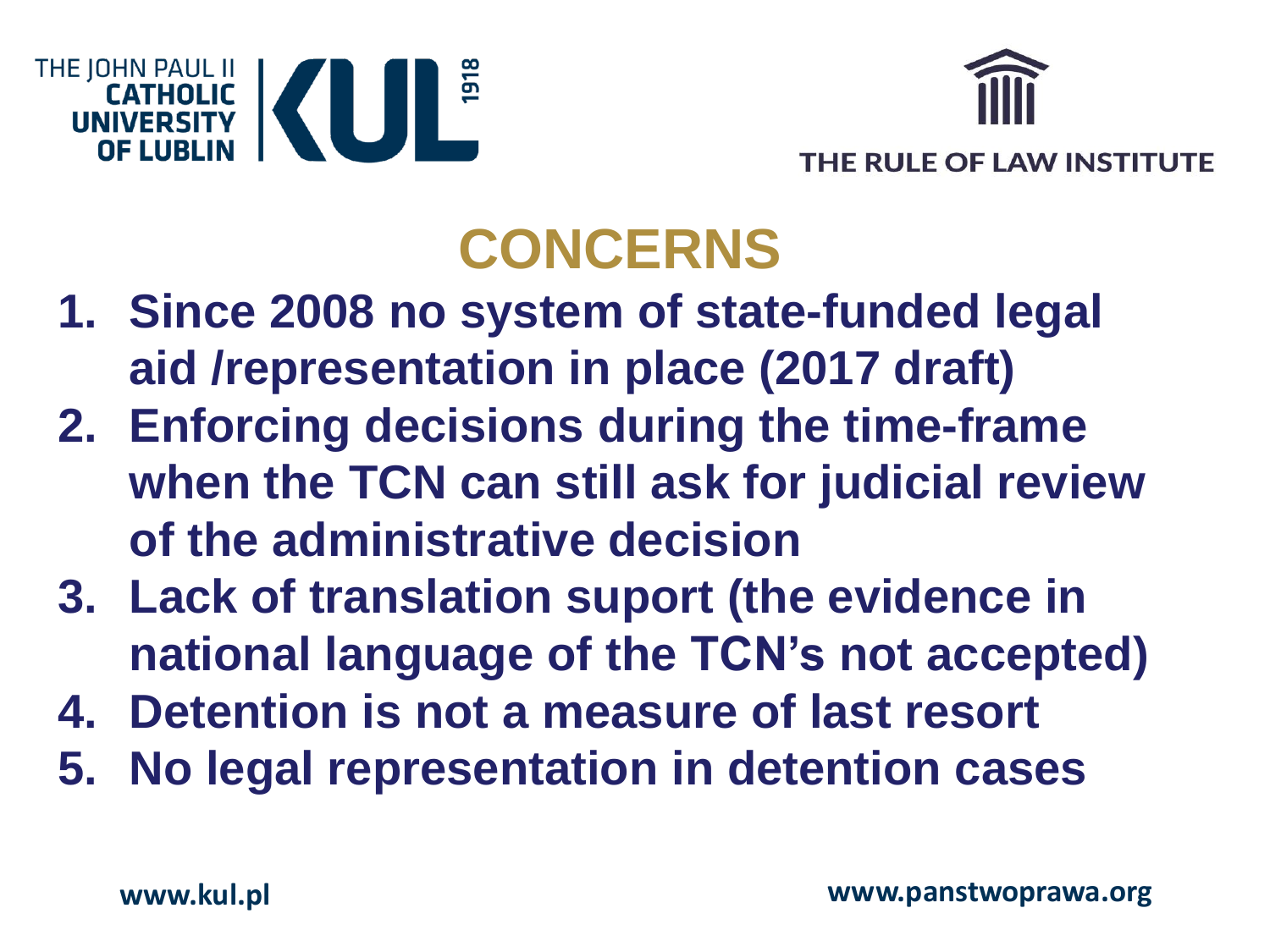



## **Other CONCERNS**

- *Push-backs of A/S- Terespol*

- *AMIF – no suport for irregular migrants by Polish Government*

**www.panstwoprawa.org**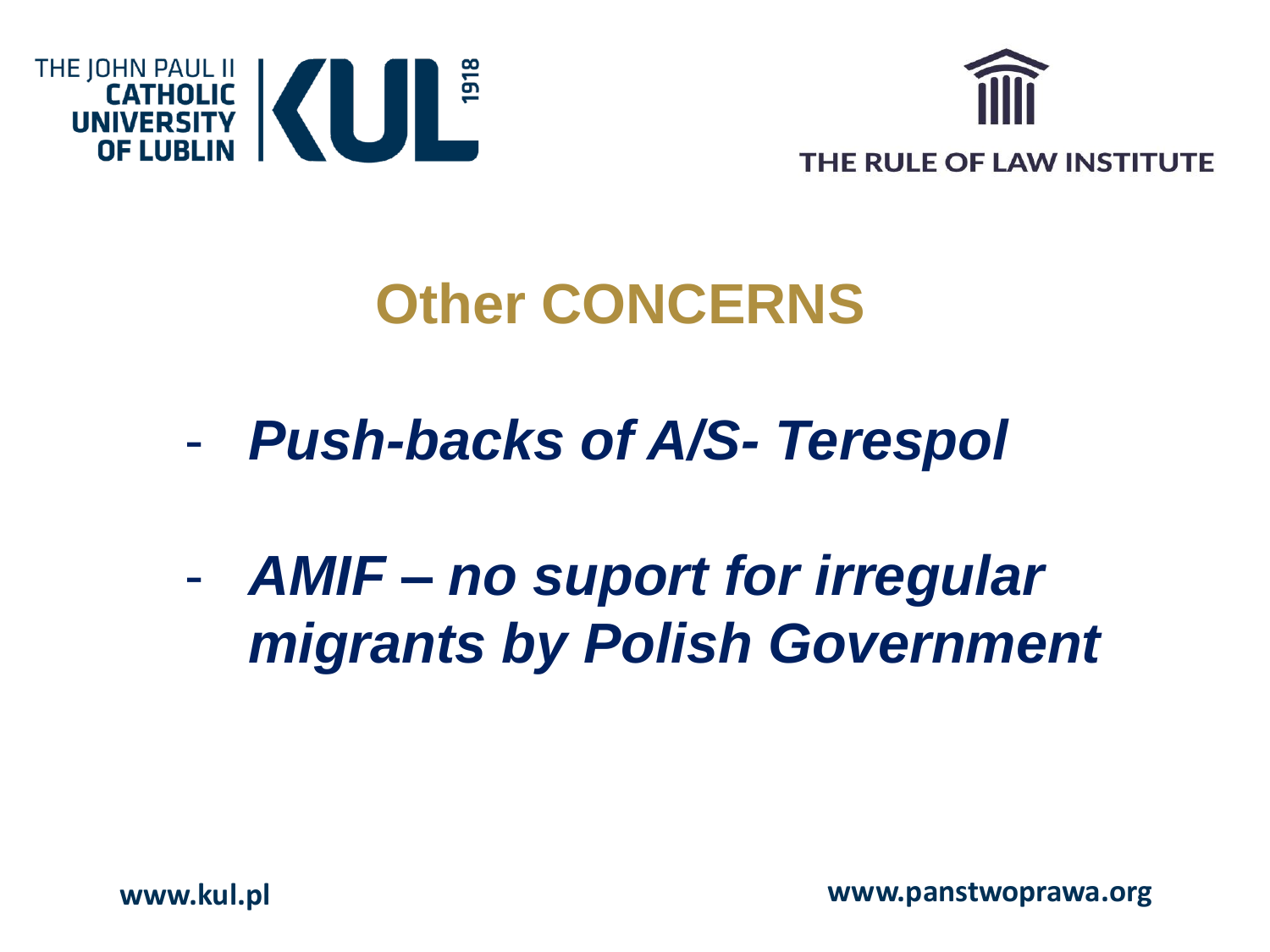



## **Effectiveness of enforcement of Return Decisions is one of the main goals of the European Commission.**

**An effective return policy MUST BE based on common standards, for persons to be returned in a humane manner and with full respect for their fundamental rights and dignity.**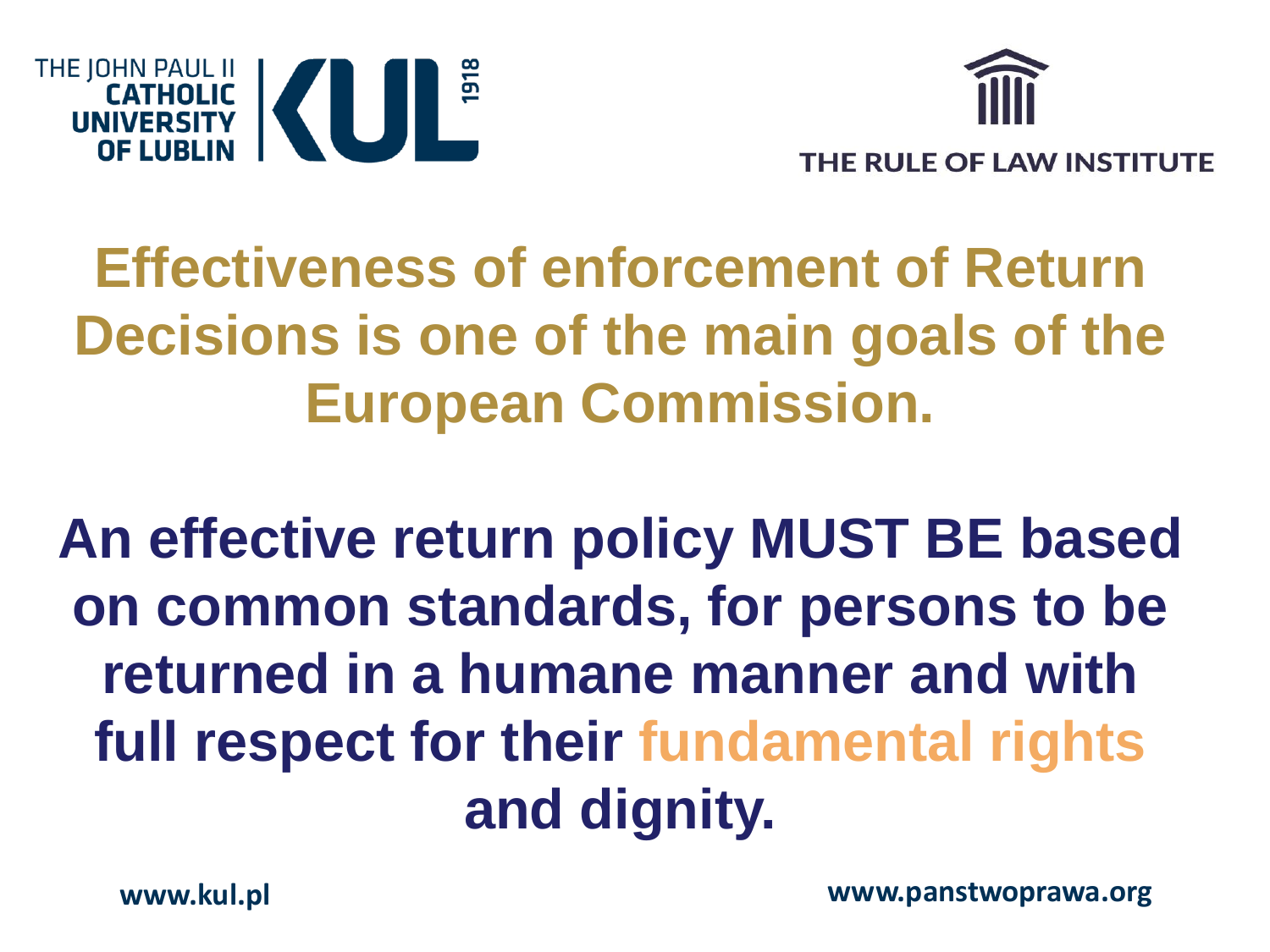



**www.kul.pl** Plato – insists in the *Nomoi (Laws) "As to foreigners, one should regard agreements made with them as particularly sacrosanct. Practically all offenses committed as between or against foreigners are quicker to attract the vengeance of God than offenses as between fellow citizens. The foreigner is not surrounded by friends and companions, and stirs the compassion of gods and men that much more… The most serious of offenses against foreigners or natives is always that affecting suppliants…" Laws* 729 f. **www.panstwoprawa.org**